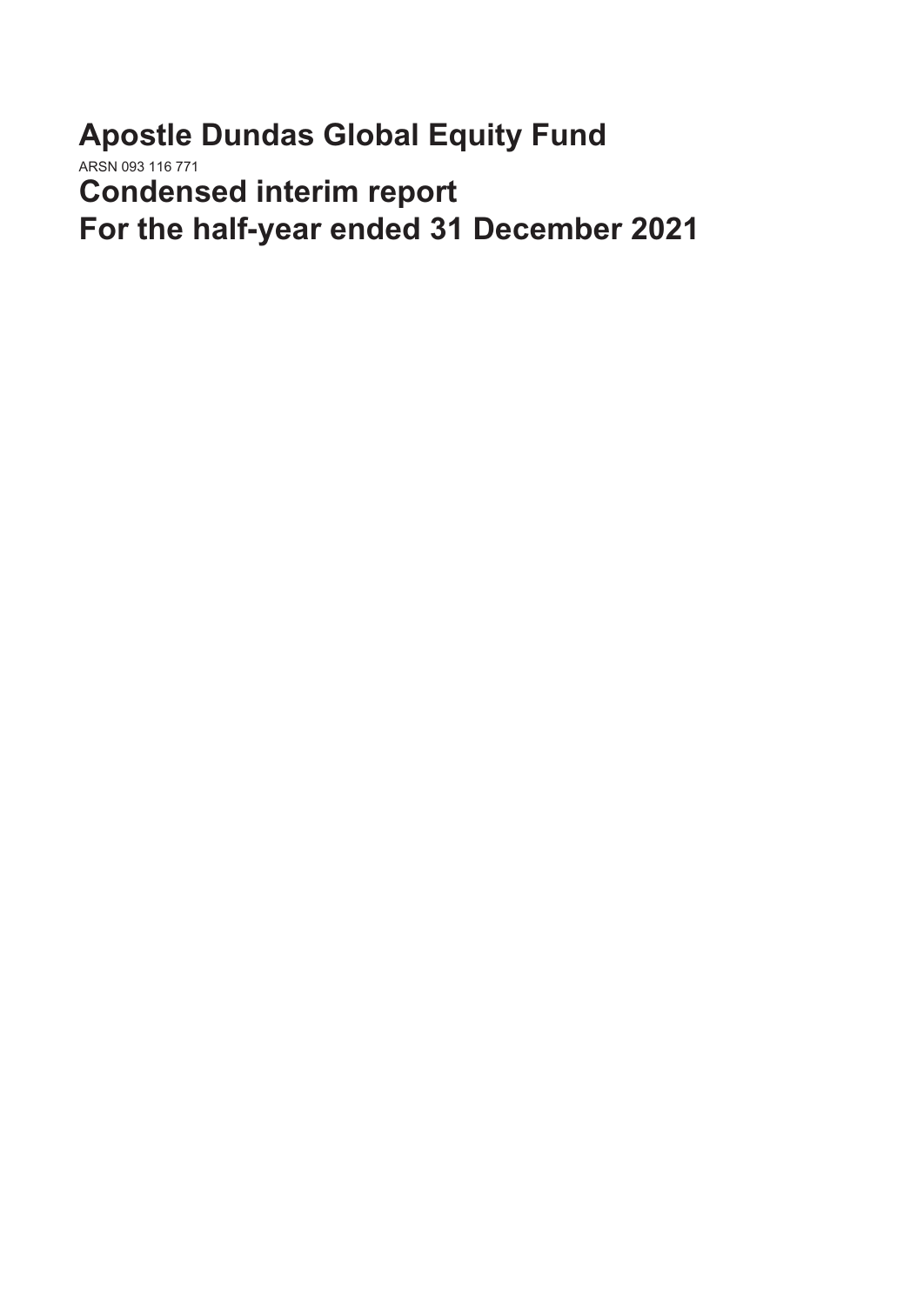## **Apostle Dundas Global Equity Fund** ARSN 093 116 771 **Condensed interim report For the half-year ended 31 December 2021**

## **Contents**

| Directors' report                                                                       | $\overline{2}$ |
|-----------------------------------------------------------------------------------------|----------------|
| Lead auditor's independence declaration under section 307C of the Corporations Act 2001 | 6              |
| Statement of condensed interim comprehensive income                                     | 7              |
| Statement of condensed interim financial position                                       | 8              |
| Statement of condensed interim changes in equity                                        | 9              |
| Statement of interim cash flows                                                         | 10             |
| Notes to the interim financial statements                                               | 12             |
| Directors' declaration                                                                  | 18             |
| Independent auditor's report to the unit holders of Apostle Dundas Global Equity Fund   | 19             |
|                                                                                         |                |

Page

This condensed interim report does not include all the notes of the type normally included in an annual financial report. Accordingly, this report should be read in conjunction with the annual report for the year ended 30 June 2021 and any public announcements made in respect of Apostle Dundas Global Equity Fund during the interim reporting period in accordance with the continuous disclosure requirements of the *Corporations Act 2001* and the current Product Disclosure Statement as per Note 2.

This condensed interim report covers Apostle Dundas Global Equity Fund as an individual entity.

The Responsible Entity of Apostle Dundas Global Equity Fund is K2 Asset Management Ltd (ABN 95 085 445 094).

The Responsible Entity's registered office is: Level 32, 101 Collins Street Melbourne, Victoria, 3000.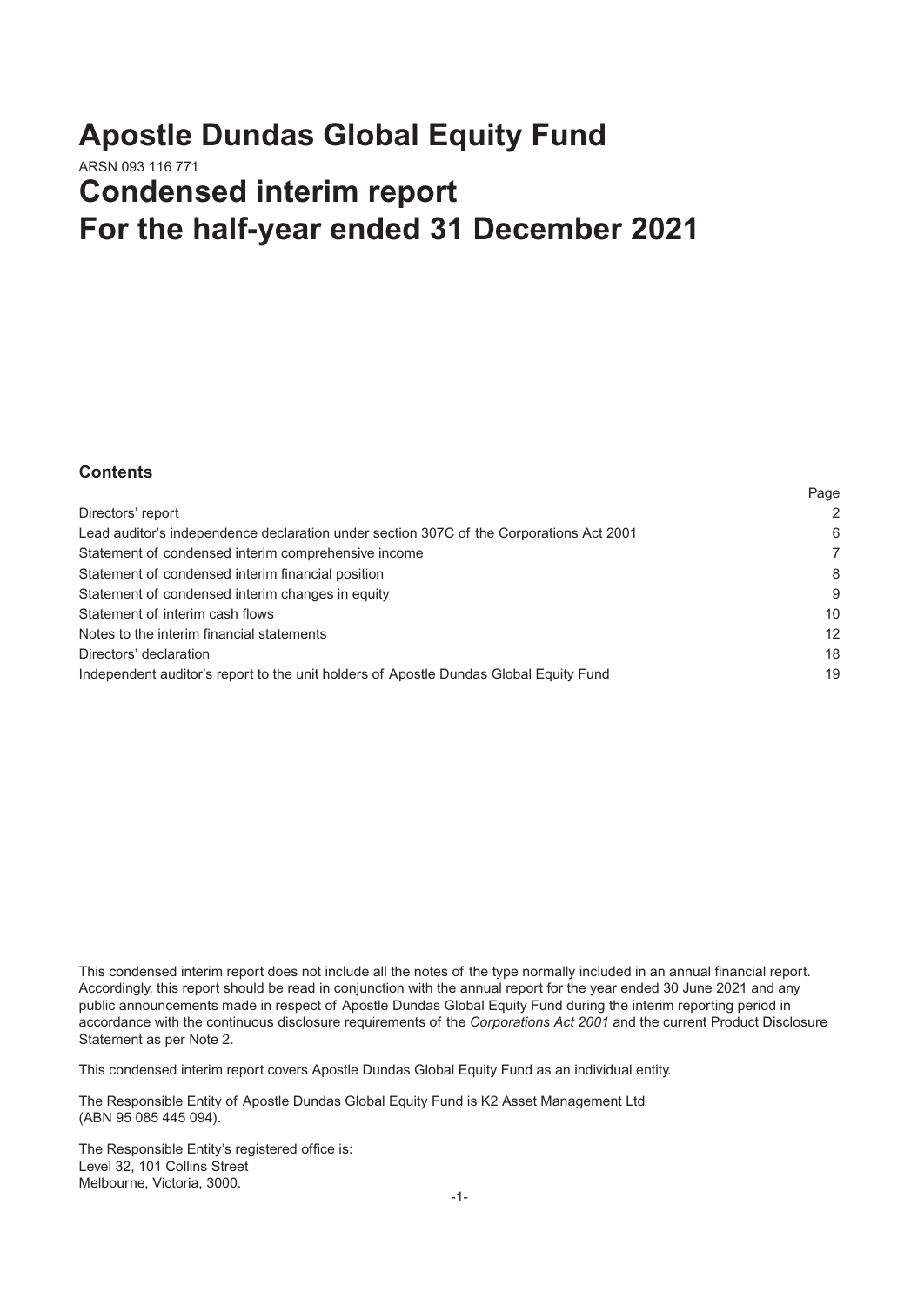## **Directors' report**

The directors of K2 Asset Management Ltd, the Responsible Entity of Apostle Dundas Global Equity Fund (the "Fund"), present their report together with the condensed interim report of the Fund for the half-year ended 31 December 2021 and the auditor's review report thereon.

#### **Principal activities**

The Fund continues to invest in equity securities of leading global companies from developed and emerging markets in accordance with the Product Disclosure Statement and the provisions of the Fund's Constitution.

The Fund did not have any employees during the half-year.

There were no significant changes in the nature of the Fund's activities during the half-year.

The various service providers for the Fund are detailed below:

| <b>Service</b>              | <b>Provider</b>                      |
|-----------------------------|--------------------------------------|
| <b>Responsible Entity</b>   | K <sub>2</sub> Asset Management Ltd  |
| <b>Investment Manager</b>   | Apostle Funds Management Pty Limited |
| Sub-Investment Manager      | Dundas Partners LLP                  |
| Custodian and Administrator | State Street Australia Limited       |
| <b>Statutory Auditor</b>    | <b>KPMG</b>                          |

#### **Directors**

The following persons held office as directors of K2 Asset Management Ltd during or since the end of the half-year and up to the date of this report:

Campbell W Neal Hollie A Wight George Boubouras

#### **Review and results of operations**

During the half-year, the Fund continued to invest its funds in accordance with the Product Disclosure Statement and the provisions of the Fund's Constitution.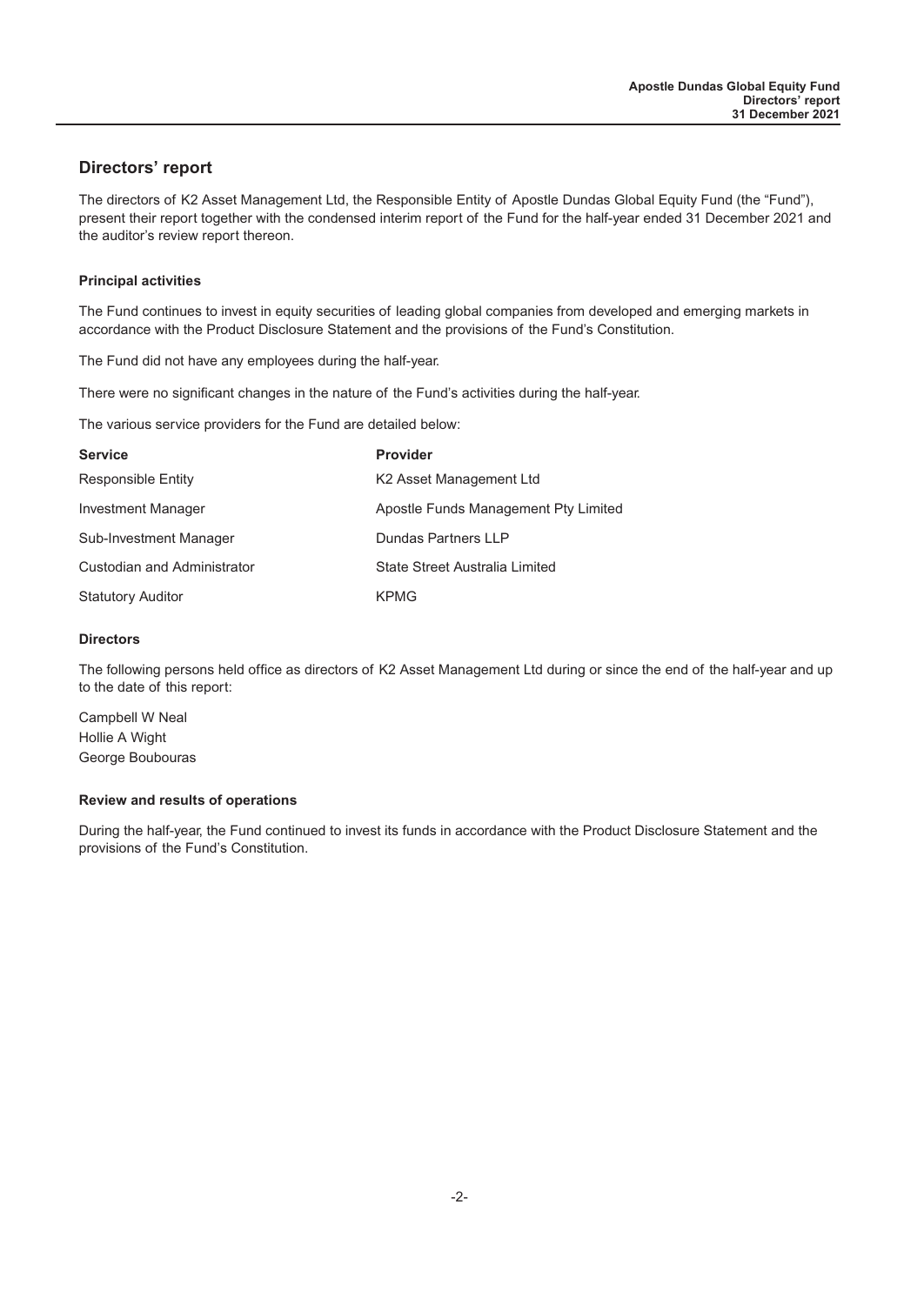## **Directors' report (continued)**

#### **Review and results of operations (continued)**

The performance of the Fund, as represented by the results of its operations, was as follows:

|                                                                                            | Half-year ended<br>31 December<br>2021 | 31 December<br>$2020*$ |
|--------------------------------------------------------------------------------------------|----------------------------------------|------------------------|
| Profit/(loss) before finance costs attributable to unit holders for the half-year (\$'000) | 187,631                                | 88,216                 |
| <b>Distributions - Class B Units</b>                                                       |                                        |                        |
| Distributions paid and payable (\$'000)                                                    | 2,055                                  | 2,305                  |
| Distributions (cents per unit)                                                             | 0.56                                   | 0.63                   |
| <b>Distributions - Class C Units</b>                                                       |                                        |                        |
| Distributions paid and payable (\$'000)                                                    |                                        | 27                     |
| Distributions (cents per unit)                                                             |                                        | 0.11                   |
| <b>Distributions - Class D Units</b>                                                       |                                        |                        |
| Distributions paid and payable (\$'000)                                                    |                                        |                        |
| Distributions (cents per unit)                                                             |                                        |                        |

#### **Net Asset Value per unit**

NAV per unit (quoted ex-distribution) are shown as follows:

|               | As at                     |                            |
|---------------|---------------------------|----------------------------|
|               | 31 December<br>2021<br>\$ | 31 December<br>2020*<br>\$ |
| Class B Units | 3.75                      | 2.84                       |
| Class C Units | 2.11                      | 1.60                       |
| Class D Units | 5.17                      | $\overline{\phantom{0}}$   |

\* Comparative information is unreviewed.

#### **Significant changes in the state of affairs**

The existence of COVID-19 continues to create uncertainty as businesses learn to navigate a new landscape. The impact of factors such as the timing, availability and efficacy of a vaccine; the resurgent infection rates around the world; and the potential for domestic outbreaks remains unclear. At the date of signing the condensed interim report, uncertainty remains on the likely duration and the ultimate impact COVID-19 will have on the short and long-term performance of the Fund. The Responsible Entity will continue to assess this impact. The Fund continues to fulfil payment on all redemption requests in accordance with the current Product Disclosure Statement.

In the opinion of the directors, there were no other significant changes in the state of affairs of the Fund that occurred during the half-year ended 31 December 2021.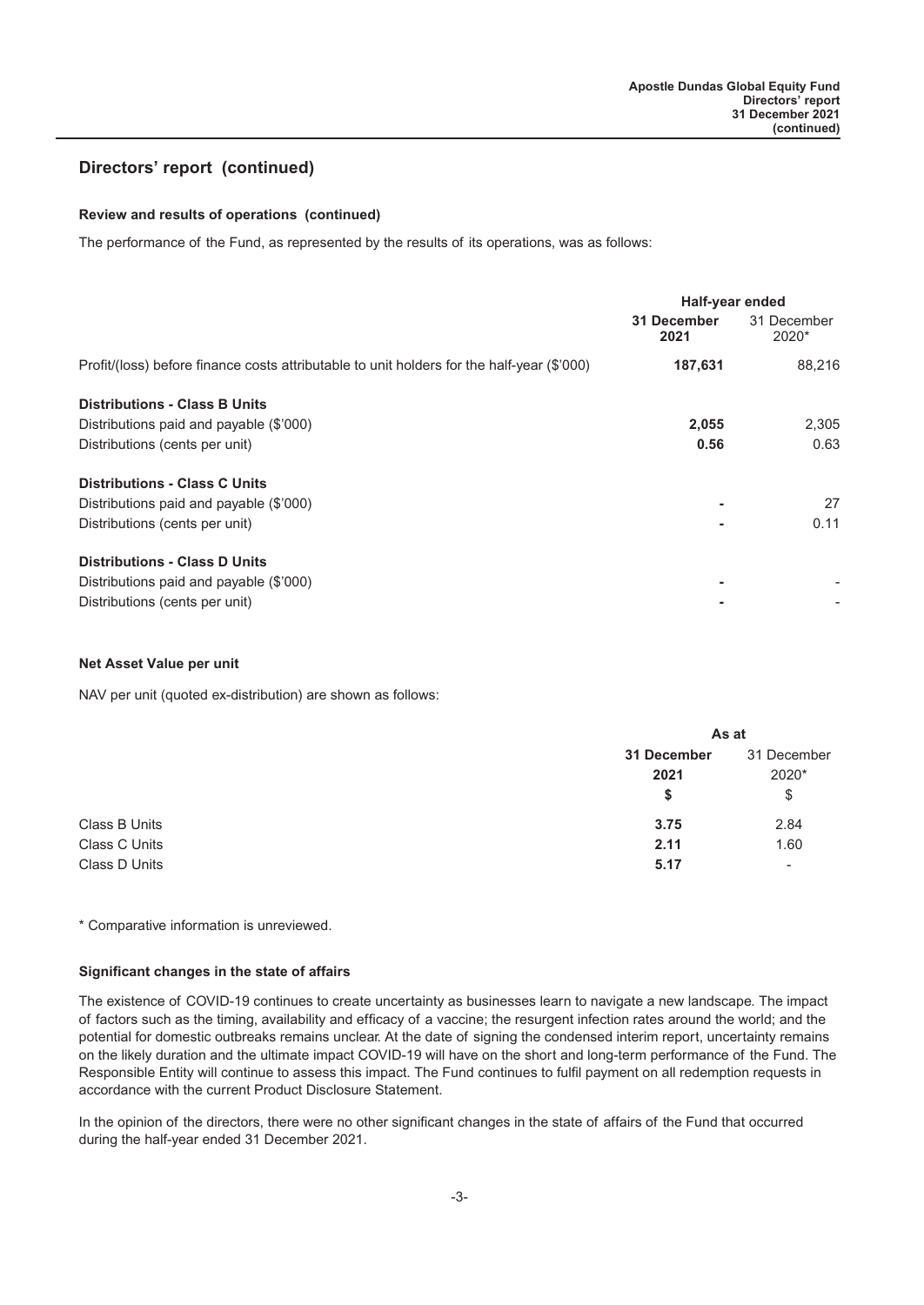## **Directors' report (continued)**

#### **Matters subsequent to the end of the half year**

No matter or circumstance has arisen since 31 December 2021 that has significantly affected, or may significantly affect:

- (i) the operations of the Fund in future financial years, or
- (ii) the results of those operations in future financial years, or

(iii) the state of affairs of the Fund in future financial years.

#### **Likely developments and expected results of operations**

The Fund will continue to be managed in accordance with the investment objectives and guidelines as set out in the Product Disclosure Statement and the provisions of the Fund's Constitution.

The results of the Fund's operations will be affected by a number of factors, including the performance of investment markets in which the Fund invests. Investment performance is not guaranteed and future returns may differ from past returns. As investment conditions change over time, past returns should not be used to predict future returns.

Further information on likely developments in the operations of the Fund and the expected results of those operations have not been included in this report because the Responsible Entity believes it would be likely to result in unreasonable prejudice to the Fund.

#### **Indemnification and insurance of officers**

No insurance premiums are paid for out of the assets of the Fund in regards to insurance cover provided to the Officers of K2 Asset Management Ltd. So long as the Officers of K2 Asset Management Ltd act in accordance with the Fund's Constitution and the Law, the Officers remain indemnified out of the assets of the Fund against losses incurred while acting on behalf of the Fund.

#### **Indemnification of auditor**

The auditor of the Fund is in no way indemnified out of the assets of the Fund.

#### **Environmental regulation**

The operations of the Fund are not subject to any particular or significant environmental regulations under Commonwealth, State or Territory law.

#### **Rounding of amounts to the nearest thousand dollars**

The Fund is an entity of a kind referred to in *ASIC Corporations (Rounding in Financial/Directors' Reports) Instrument 2016/191* issued by the Australian Securities and Investments Commission (ASIC) relating to the "rounding off" of amounts in the Directors' report and financial report. Amounts in the Directors' report and condensed interim financial report have been rounded to the nearest thousand dollars in accordance with that ASIC Corporations Instrument, unless otherwise indicated.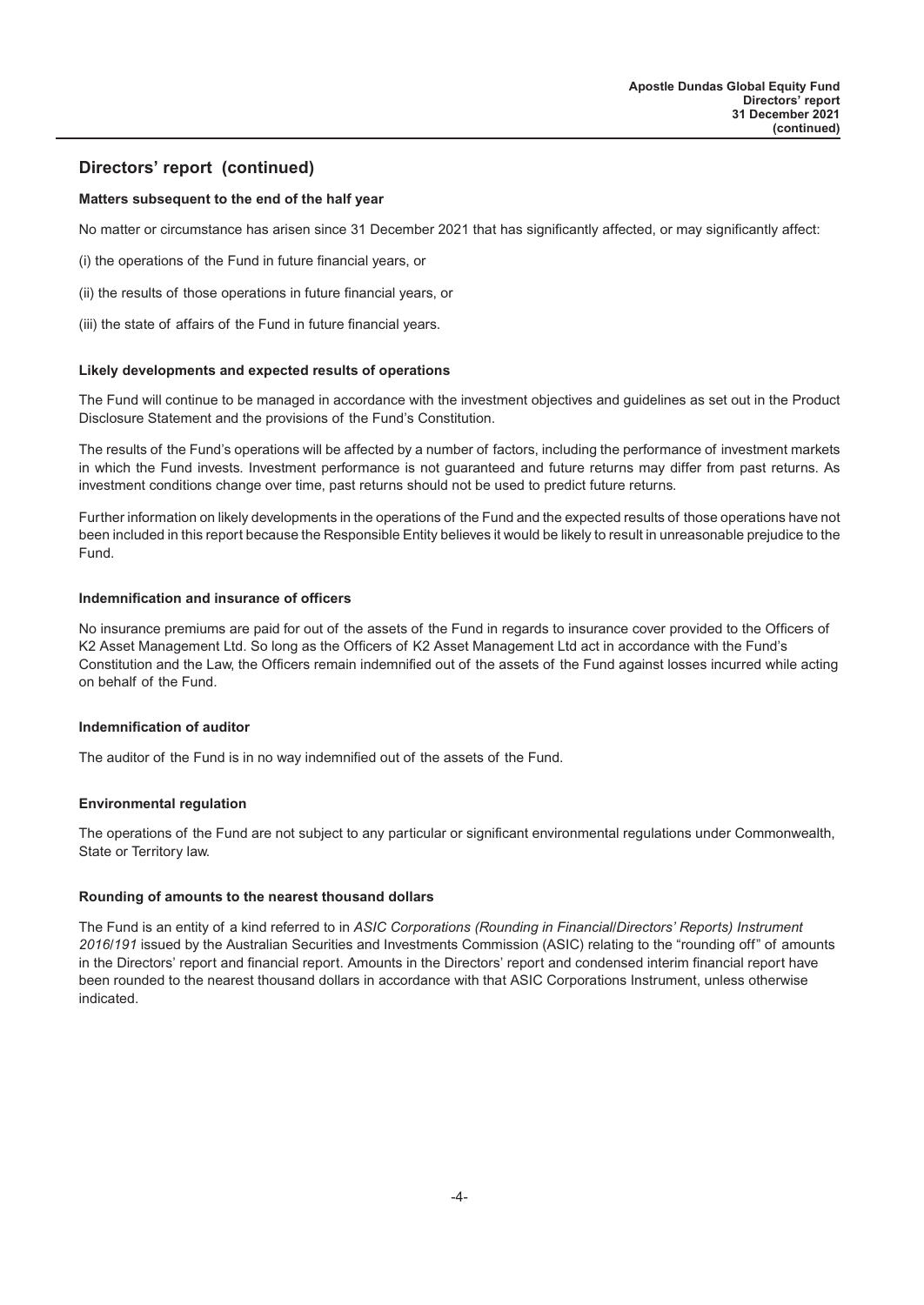## **Directors' report (continued)**

#### **Lead auditor's independence declaration**

A copy of the Lead auditor's independence declaration as required under section 307C of the *Corporations Act 2001* is set out on page 6.

This report is made in accordance with a resolution of the directors of K2 Asset Management Ltd through a delegated authority given by K2 Asset Management Ltd's Board.

Hollie A Wight Director

Melbourne 25 February 2022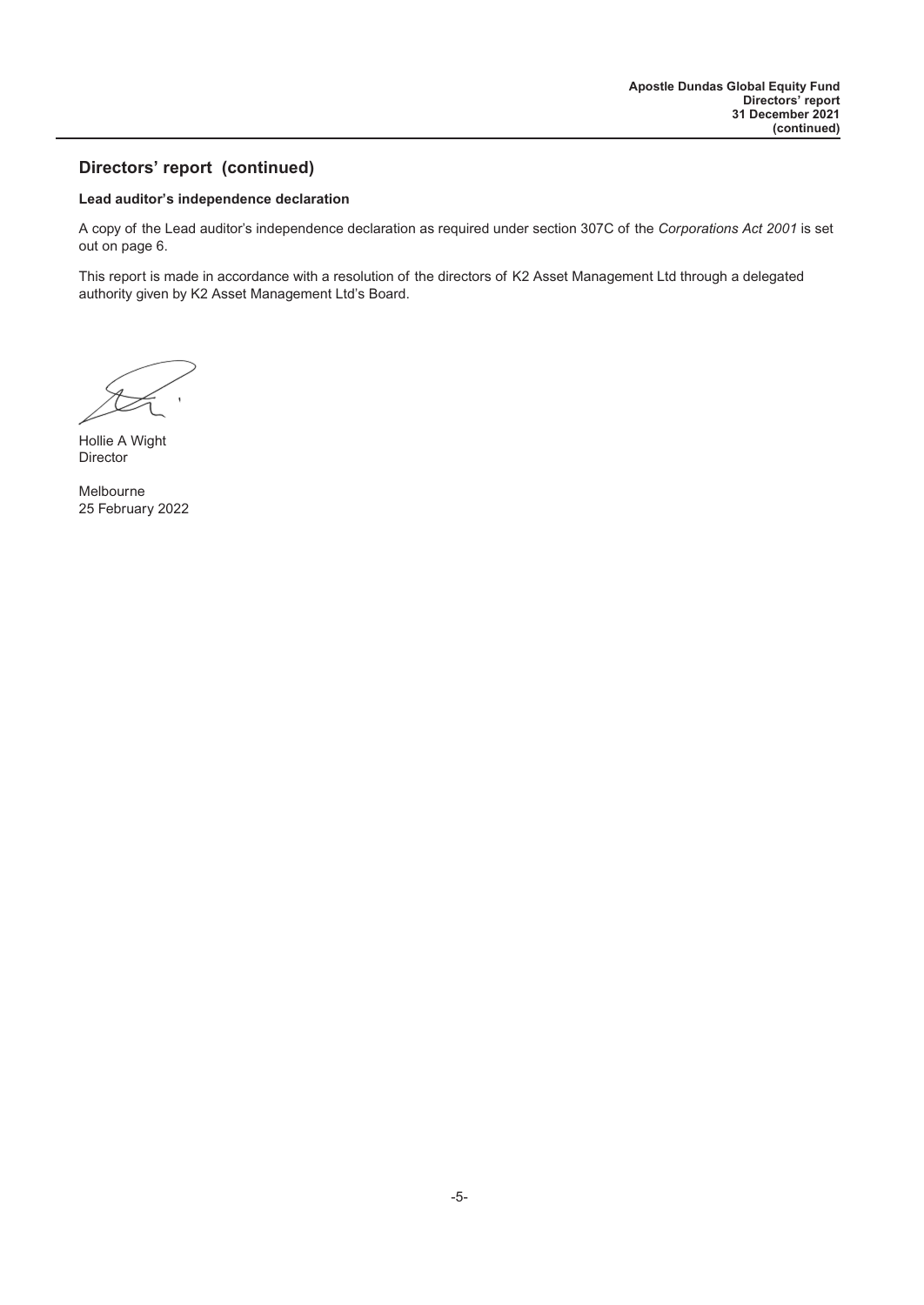

# Lead Auditor's Independence Declaration under Section 307C of the Corporations Act 2001

## To the Directors of K2 Asset Management Ltd

I declare that, to the best of my knowledge and belief, in relation to the review of Apostle Dundas Global Equity Fund for the half-year ended 31 December 2021 there have been:

- i. no contraventions of the auditor independence requirements as set out in the Corporations Act 2001 in relation to the audit; and
- ii. no contraventions of any applicable code of professional conduct in relation to the audit.

KPMG **Chris Wooden** 

*Partner*  Melbourne

25 February 2022

 with KPMG International Limited, a private English company limited by guarantee. All rights reserved. The KPMG name and logo KPMG, an Australian partnership and a member firm of the KPMG global organisation of independent member firms affiliated are trademarks used under license by the independent member firms of the KPMG global organisation. Liability limited by a scheme approved under Professional Standards Legislation.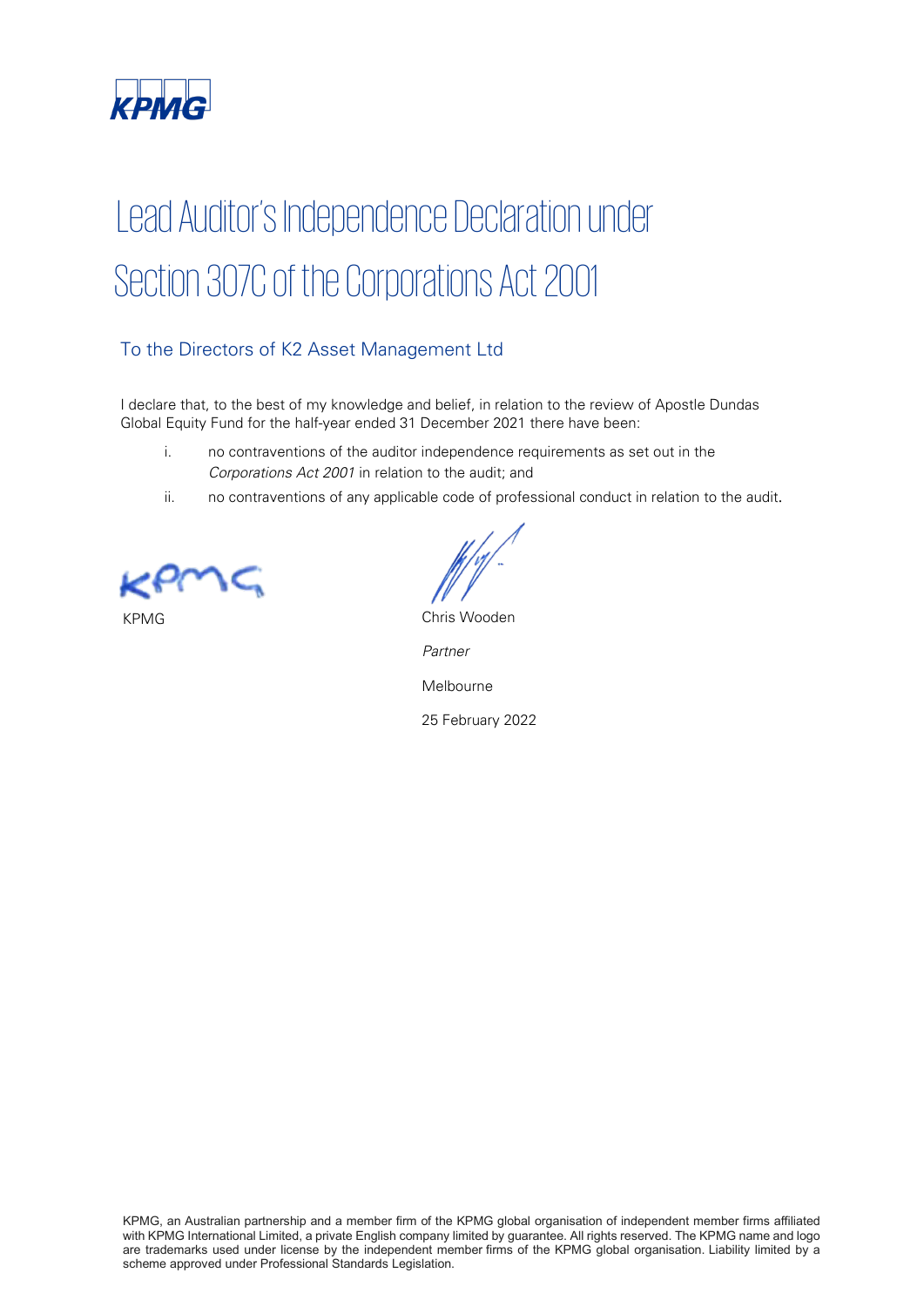## **Statement of condensed interim comprehensive income**

|                                                                                  | Half-year ended |                            |                      |
|----------------------------------------------------------------------------------|-----------------|----------------------------|----------------------|
|                                                                                  |                 | <b>31 December</b><br>2021 | 31 December<br>2020* |
|                                                                                  | <b>Note</b>     | \$'000                     | \$'000               |
| <b>Investment income</b>                                                         |                 |                            |                      |
| Dividend income                                                                  |                 | 5,996                      | 6,102                |
| Net foreign exchange gain/(loss)                                                 |                 | 585                        | (787)                |
| Net gains/(losses) on financial instruments at fair value through profit or loss |                 | 185,840                    | 86,476               |
| <b>Total investment income/(loss)</b>                                            |                 | 192,421                    | 91,791               |
| <b>Expenses</b>                                                                  |                 |                            |                      |
| Responsible entity fees                                                          | 7(a)            | 193                        | 221                  |
| Management fees                                                                  | 7(a)            | 3,186                      | 2,267                |
| Auditor's remuneration                                                           |                 | 4                          |                      |
| Custody and administration fees                                                  |                 | 192                        | 154                  |
| Withholding taxes                                                                |                 | 891                        | 771                  |
| <b>Transaction costs</b>                                                         |                 | 261                        | 70                   |
| Other expenses                                                                   |                 | 63                         | 92                   |
| <b>Total expenses</b>                                                            |                 | 4,790                      | 3,575                |
| Profit/(loss) before finance costs attributable to unit holders for the          |                 |                            |                      |
| half-year                                                                        |                 | 187,631                    | 88,216               |
| Finance costs attributable to unit holders                                       |                 |                            |                      |
| Distributions to unit holders                                                    |                 | (2,055)                    | (2, 332)             |
| (Increase)/decrease in net assets attributable to unit holders                   | 5               | (185, 576)                 | (85, 884)            |
| Profit/(loss) for the half-year                                                  |                 |                            |                      |
| Other comprehensive income                                                       |                 |                            |                      |
| Total comprehensive income for the half-year                                     |                 |                            |                      |

*The above statement of condensed interim comprehensive income should be read in conjunction with the accompanying notes.*

\* Comparative information is unreviewed.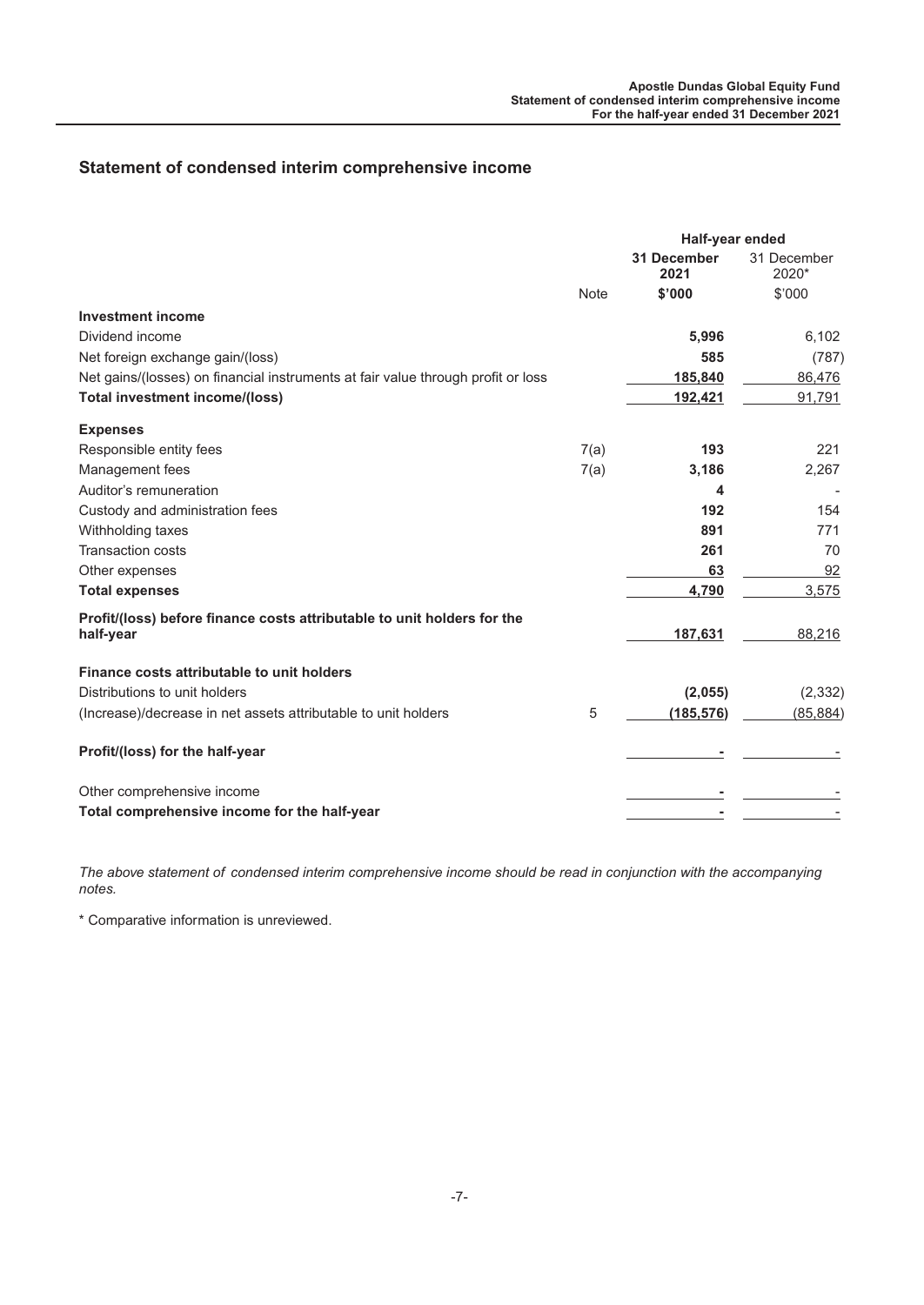## **Statement of condensed interim financial position**

|                                                                       | As at       |                     |                 |
|-----------------------------------------------------------------------|-------------|---------------------|-----------------|
|                                                                       |             | 31 December<br>2021 | 30 June<br>2021 |
|                                                                       | <b>Note</b> | \$'000              | \$'000          |
| <b>Assets</b>                                                         |             |                     |                 |
| Cash and cash equivalents                                             | 6           | 25,451              | 24,843          |
| <b>Receivables</b>                                                    |             | 1,745               | 1.813           |
| Financial assets at fair value through profit or loss                 | 4           | 1,445,885           | 1,243,973       |
| <b>Total assets</b>                                                   |             | 1,473,081           | 1,270,629       |
| <b>Liabilities</b>                                                    |             |                     |                 |
| Distributions payable                                                 |             | 2,055               | 2,872           |
| Payables                                                              |             | 715                 | 590             |
| Total liabilities (excluding net assets attributable to unit holders) |             | 2,770               | 3,462           |
| Net assets attributable to unit holders - liability                   | 5           | 1.470.311           | 1.267.167       |

*The above statement of condensed interim financial position should be read in conjunction with the accompanying notes.*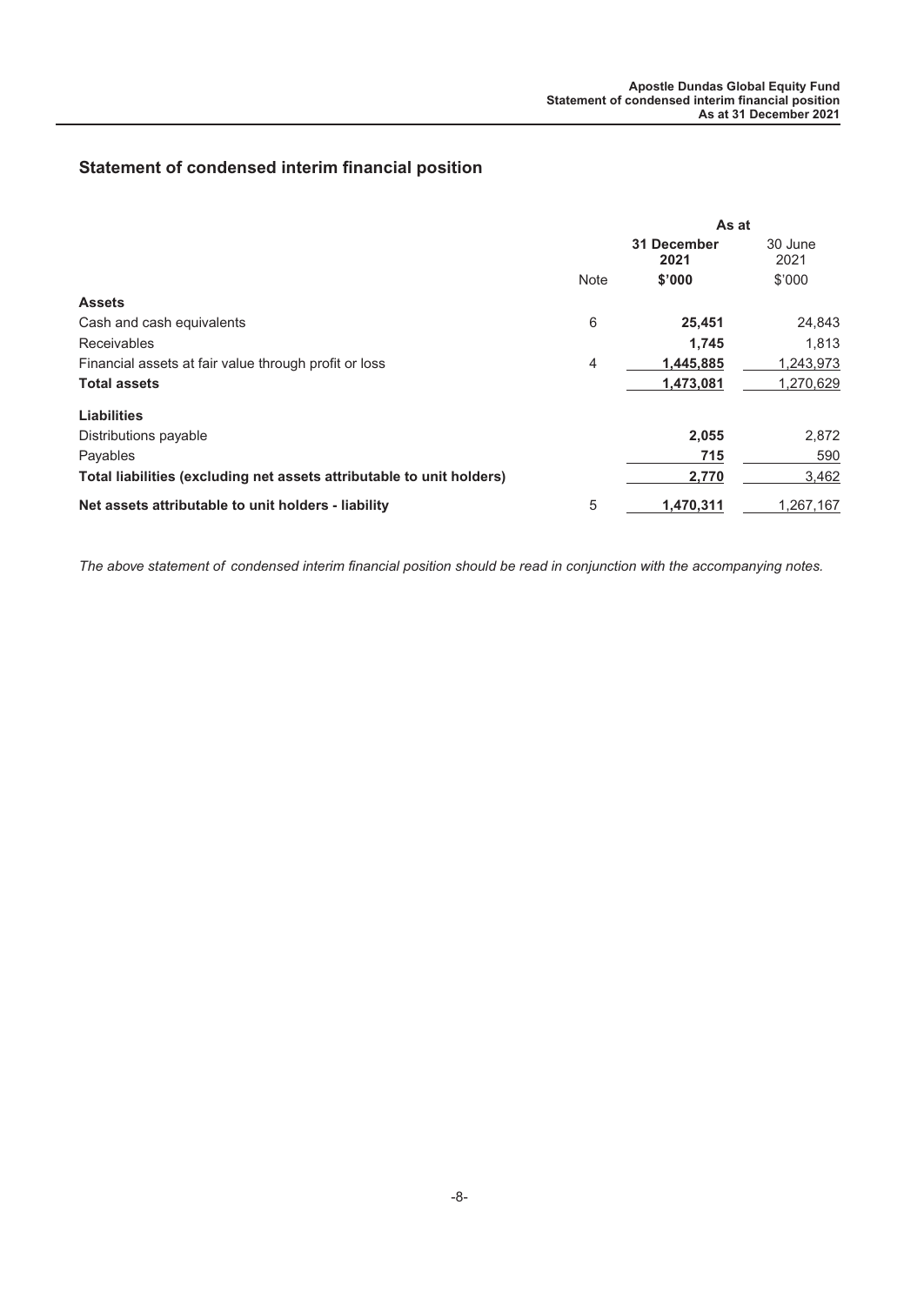## **Statement of condensed interim changes in equity**

The Fund's net assets attributable to unitholders are classified as a liability under *AASB 132 Financial Instruments: Presentation*. As the Fund has no equity, the Fund has not presented any items of changes in equity for the current or comparative half-year.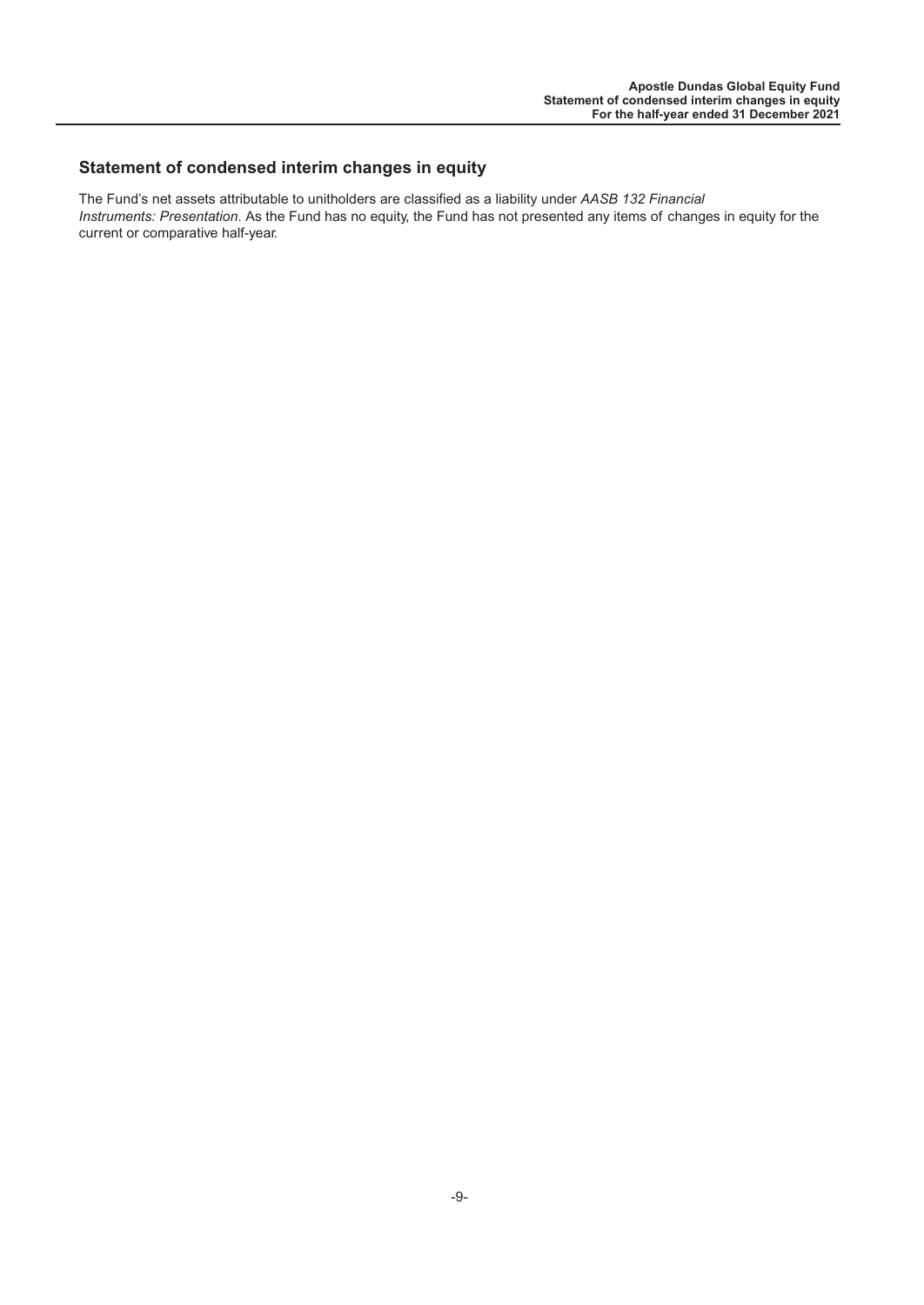## **Statement of interim cash flows**

|                                                                                                                                                                    |             | Half-year ended            |                      |
|--------------------------------------------------------------------------------------------------------------------------------------------------------------------|-------------|----------------------------|----------------------|
|                                                                                                                                                                    |             | <b>31 December</b><br>2021 | 31 December<br>2020* |
|                                                                                                                                                                    | <b>Note</b> | \$'000                     | \$'000               |
| <b>Cash flows from operating activities</b>                                                                                                                        |             |                            |                      |
| Proceeds from sale of financial instruments at fair value through profit or loss<br>Payments for purchase of financial instruments at fair value through profit or |             | 124,155                    | 5,806                |
| loss                                                                                                                                                               |             | (140, 227)                 | (34, 042)            |
| Net foreign exchange gain/(loss)                                                                                                                                   |             | 719                        | (346)                |
| Dividends received                                                                                                                                                 |             | 5,203                      | 5,458                |
| Responsible Entity fees paid                                                                                                                                       |             | (187)                      | (290)                |
| Management fees paid                                                                                                                                               |             | (3,084)                    | (2, 157)             |
| Custody and administration fees paid                                                                                                                               |             | (177)                      | (101)                |
| Other expenses paid                                                                                                                                                |             | (358)                      | (304)                |
| Net cash inflow/(outflow) from operating activities                                                                                                                |             | (13, 956)                  | (25, 976)            |
| <b>Cash flows from financing activities</b>                                                                                                                        |             |                            |                      |
| Proceeds from applications by unit holders                                                                                                                         |             | 21,819                     | 19,810               |
| Payments for redemptions by unit holders                                                                                                                           |             | (6, 974)                   | (1,667)              |
| Distributions paid to unit holders                                                                                                                                 |             | (147)                      | (148)                |
| Net cash inflow/(outflow) from financing activities                                                                                                                |             | 14,698                     | 17,995               |
| Net increase/(decrease) in cash and cash equivalents                                                                                                               |             | 742                        | (7,981)              |
| Cash and cash equivalents at the beginning of the half-year                                                                                                        |             | 24,843                     | 49,662               |
| Effect of foreign currency exchange rate changes on cash and cash<br>equivalents                                                                                   |             | (134)                      | (441)                |
| Cash and cash equivalents at the end of the half-year                                                                                                              | 6           | 25,451                     | 41,240               |
| Non-cash financing activities                                                                                                                                      |             | 2,725                      | 4,148                |

*The above statement of interim cash flows should be read in conjunction with the accompanying notes.*

\* Comparative information is unreviewed.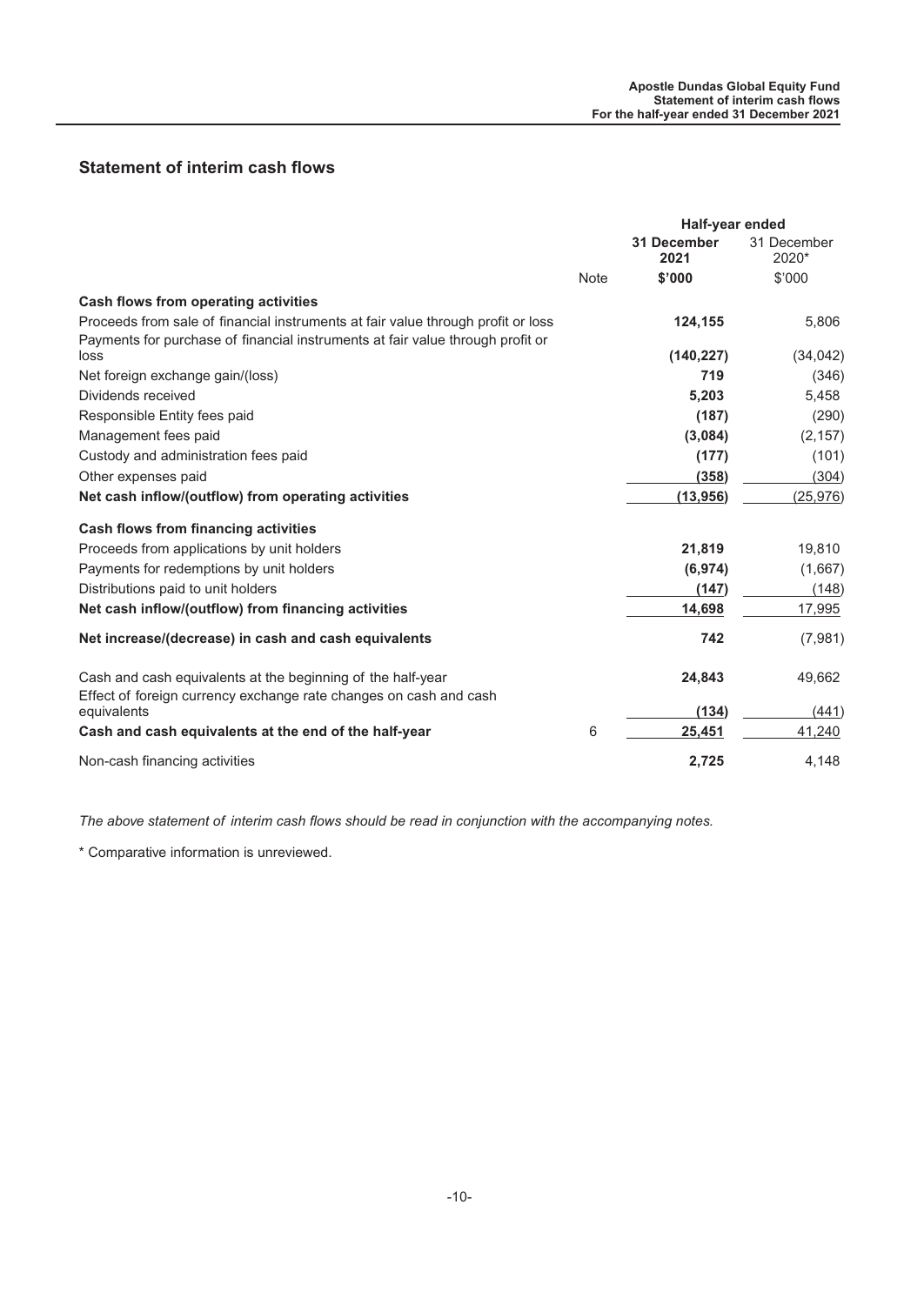## **Notes to the interim financial statements**

## **Contents**

|                |                                                       | Page              |
|----------------|-------------------------------------------------------|-------------------|
| 1              | General information                                   | $12 \overline{ }$ |
| $\overline{2}$ | Basis of preparation of interim financial statements  | 12                |
| 3              | Fair value measurement                                | $12 \overline{ }$ |
| $\overline{4}$ | Financial assets at fair value through profit or loss | 14                |
| 5              | Net assets attributable to unit holders - liability   | 15                |
| 6              | Cash and cash equivalents                             | 16                |
| 7              | Related party transactions                            | 16                |
| 8              | Events occurring after the reporting period           | 17                |
| 9              | Contingent assets and liabilities and commitments     | 17                |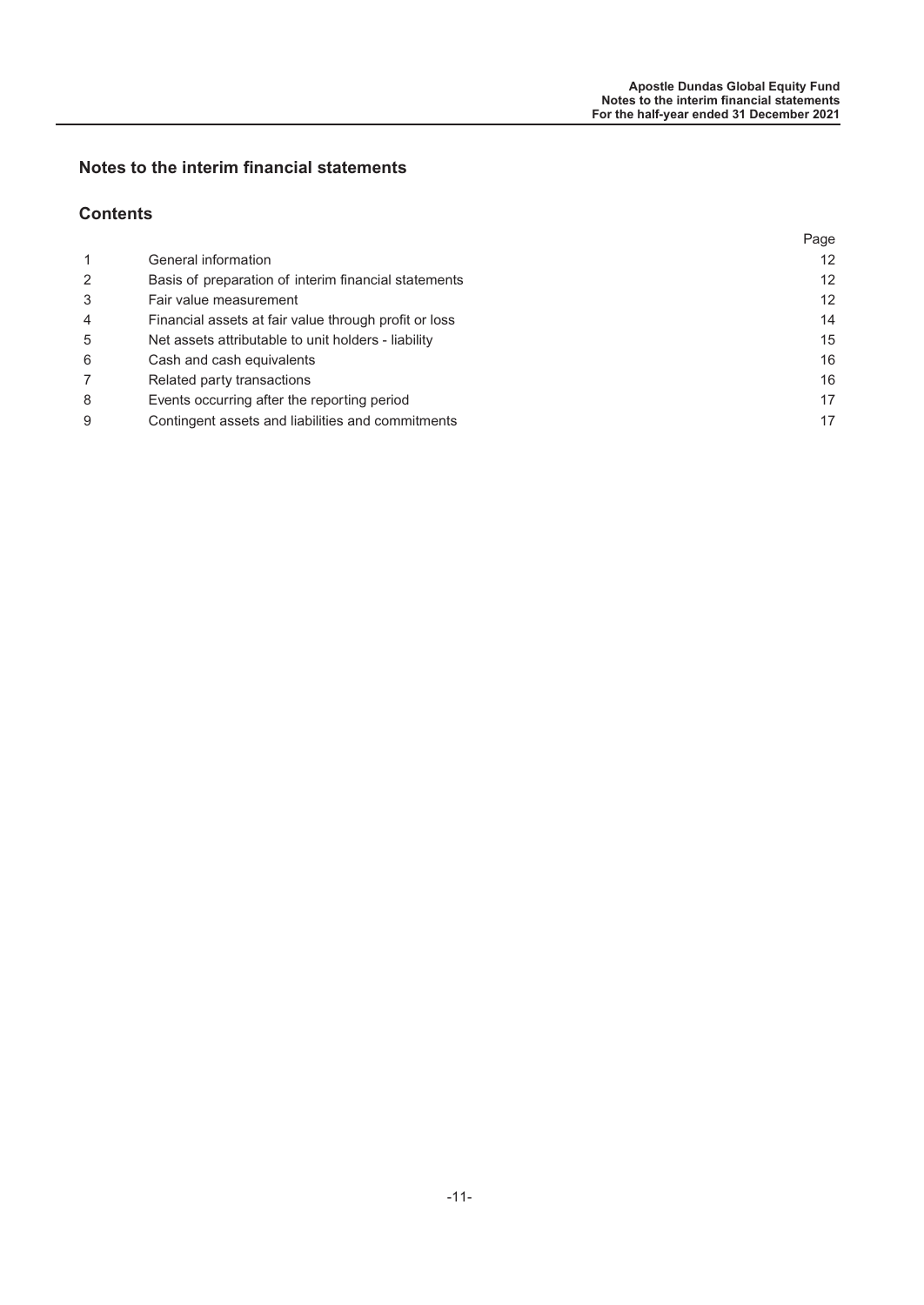## **1 General information**

These condensed interim reports cover Apostle Dundas Global Equity Fund (the "Fund") as an individual entity. The Fund is an Australian registered managed investment scheme which was constituted on 10 December 1996 and will terminate in accordance with the provisions of the Fund's Constitution or by Law.

The Responsible Entity of the Fund is K2 Asset Management Ltd (ABN 95 085 445 094) (the "Responsible Entity"). The Responsible Entity's registered office is Level 32, 101 Collins Street, Melbourne, Victoria, 3000. The condensed interim reports are presented in the Australian currency unless otherwise noted.

The Fund invests in equity securities of leading global companies from developed and emerging markets in accordance with the Product Disclosure Statement and the provisions of the Fund's Constitution.

## **2 Basis of preparation of interim financial statements**

These condensed inerim financial report for the half-year ended 31 December 2021 has been prepared in accordance with the *Corporations Act 2001* and Australian Accounting Standard AASB 134 *Interim Financial Reporting*.

The condensed interim report does not include all the notes of the type normally included in an annual financial report. Accordingly, this report is to be read in conjunction with the annual report for the year ended 30 June 2021, any public announcements made in respect of the Apostle Dundas Global Equity Fund during the interim reporting period in accordance with the continuous disclosure requirements of the *Corporations Act 2001* and the current Product Disclosure **Statement** 

This condensed interim report was authorised for issue by the directors on 25 February 2022.

#### **(a) Significant accounting policies**

Except as disclosed in the financial report for the year ended 30 June 2021, there were no new accounting standards, amendments and interpretations that are expected to have a material impact on the financial statements.

The significant accounting policies adopted in the preparation of these interim financial statements are consistent with those followed in the preparation of the Fund's financial statements for the year ended 30 June 2021.

## **3 Fair value measurement**

The Fund measures and recognises the following financial assets and liabilities at fair value.

• Financial assets at fair value through profit or loss (see Note 4)

AASB 13 *Fair Value Measurement* requires disclosure of fair value measurements by level of the following fair value measurement hierarchy:

- Quoted prices (unadjusted) in active markets for identical assets or liabilities (level 1);
- Inputs other than quoted prices included within level 1 that are observable for the asset or liability, either directly or indirectly (level 2); and
- Inputs for the asset or liability that are not based on observable market data (unobservable inputs) (level 3).

#### **(a) Fair value in an active market (Level 1)**

The fair value of financial assets and liabilities traded in active markets (such as publicly traded derivatives and listed equity securities) are based on last traded price at the close of trading at the end of the reporting period without any deduction for estimated future selling costs.

The fair value of financial assets and liabilities traded in active markets is subsequently based on their quoted market prices at the end of the reporting period without any deduction for estimated future selling costs.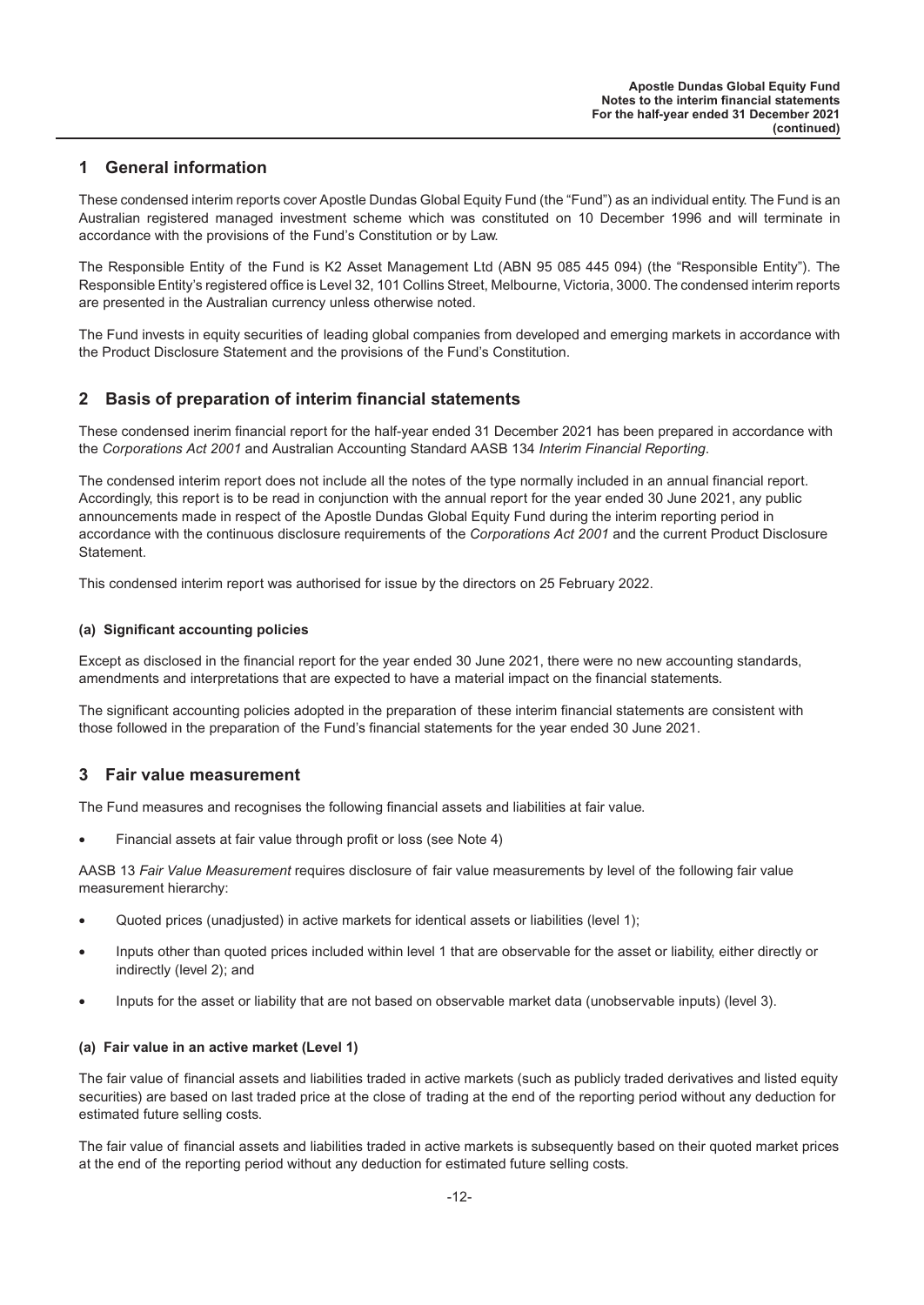## **3 Fair value measurement (continued)**

#### **(a) Fair value in an active market (Level 1) (continued)**

A financial instrument is regarded as quoted in an active market if quoted prices are readily and regularly available from an exchange, dealer, broker, industry group, pricing service, or regulatory agency, and those prices represent actual and regularly occurring market transactions on an arm's length basis.

An active market is a market in which transactions for the asset or liability take place with sufficient frequency and volume to provide pricing information on an ongoing basis.

#### **(b) Fair value in an inactive or unquoted market (Level 2 and Level 3)**

The fair value of financial assets and liabilities that are not traded in an active market is determined using valuation techniques. These include the use of recent arm's length market transactions, reference to the current fair value of a substantially similar other instrument, discounted cash flow techniques, option pricing models or any other valuation technique that provides a reliable estimate of prices obtained in actual market transactions.

Where discounted cash flow techniques are used, estimated future cash flows are based on management's best estimates and the discount rate used is a market rate at the end of the reporting period applicable for an instrument with similar terms and conditions.

For other pricing models, inputs are based on market data at the reporting date. Fair values for unquoted equity investments are estimated, if possible, using applicable price/earnings ratios for similar listed companies adjusted to reflect the specific circumstances of the issuer.

The fair value of derivatives that are not exchange traded is estimated at the amount that the Fund would receive or pay to terminate the contract at the reporting date taking into account current market conditions (volatility and appropriate yield curve) and the current creditworthiness of the counterparties. The fair value of a forward contract is determined as a net present value of estimated future cash flows, discounted at appropriate market rates as at the valuation date. The fair value of an option contract is determined by applying the Black Scholes option valuation model.

The output of a model is always an estimate or approximation of a value that cannot be determined with certainty, and valuation techniques employed may not fully reflect all factors relevant to the positions the Fund holds. Valuations are therefore adjusted, where appropriate, to allow for additional factors including liquidity risk and counterparty risk.

#### **(c) Recognised fair value measurements**

The table below presents the Fund's financial assets and liabilities measured and recognised at fair value as at 31 December 2021.

| As at 31 December 2021        | Level 1<br>\$'000 | Level 2<br>\$'000 | Level 3<br>\$'000 | <b>Total</b><br>\$'000 |
|-------------------------------|-------------------|-------------------|-------------------|------------------------|
| <b>Financial assets</b>       |                   |                   |                   |                        |
| Listed equity securities      | 1,445,885         |                   |                   | 1,445,885              |
| <b>Total financial assets</b> | 1,445,885         |                   |                   | 1,445,885              |
|                               | Level 1           | Level 2           | Level 3           | Total                  |
| As at 30 June 2021            | \$'000            | \$'000            | \$'000            | \$'000                 |
| Financial assets              |                   |                   |                   |                        |
| Listed equity securities      | 1.243.973         |                   |                   | 1,243,973              |
| Total financial assets        | 1,243,973         |                   |                   | 1,243,973              |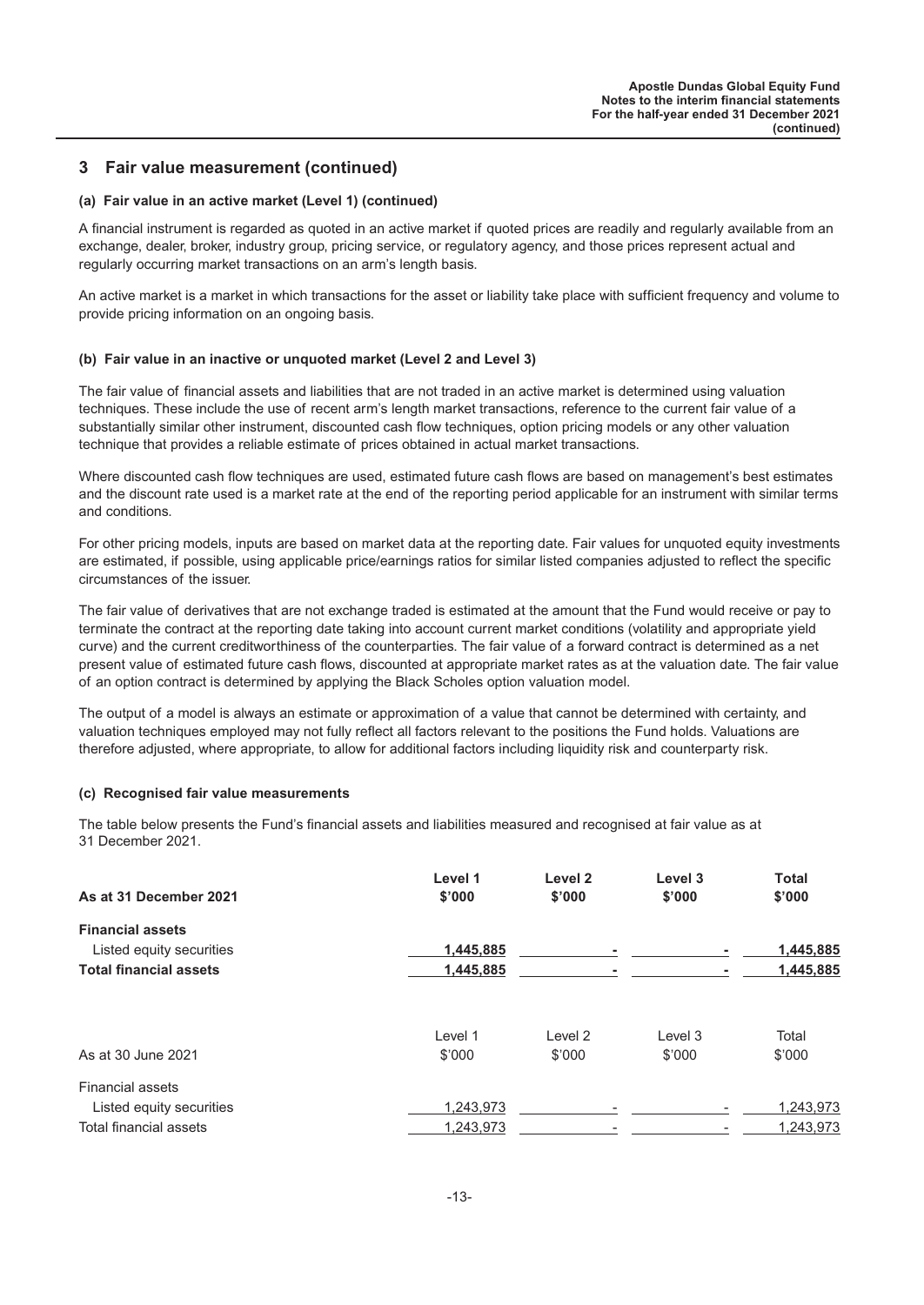## **3 Fair value measurement (continued)**

#### **(d) Transfer between levels**

Management's policy is to recognise transfers into and transfers out of fair value hierarchy levels as at the end of the reporting period.

There were no transfers between levels in the fair value hierarchy for the half-year ended 31 December 2021 and year ended 30 June 2021. There were also no changes made to any of the valuation techniques applied as of 30 June 2021.

#### **(e) Valuation processes**

Portfolio reviews are undertaken regularly by management to identify securities that potentially may not be actively traded or have stale security pricing. This process identifies securities which possibly could be regarded as being level 3 securities.

Further analysis, should it be required, is undertaken to determine the accounting significance of the identification. For certain security types, in selecting the most appropriate valuation model, management performs back testing and considers actual market transactions. Changes in allocation to or from level 3 are analysed at the end of each reporting period.

#### **(f) Financial instruments not carried at fair value**

The carrying values of receivables and payables approximate their fair values due to their short-term nature.

Net assets attributable to unit holders' carrying value differs from its fair value (deemed to be redemption price for individual units) due to differences in valuation inputs. This difference is not material in the current or prior reporting periods.

## **4 Financial assets at fair value through profit or loss**

|                                                             | As at                         |                           |  |
|-------------------------------------------------------------|-------------------------------|---------------------------|--|
|                                                             | 31 December<br>2021<br>\$'000 | 30 June<br>2021<br>\$'000 |  |
| Listed equity securities                                    | 1,445,885                     | 1,243,973                 |  |
| Total financial assets at fair value through profit or loss | 1.445.885                     | 1,243,973                 |  |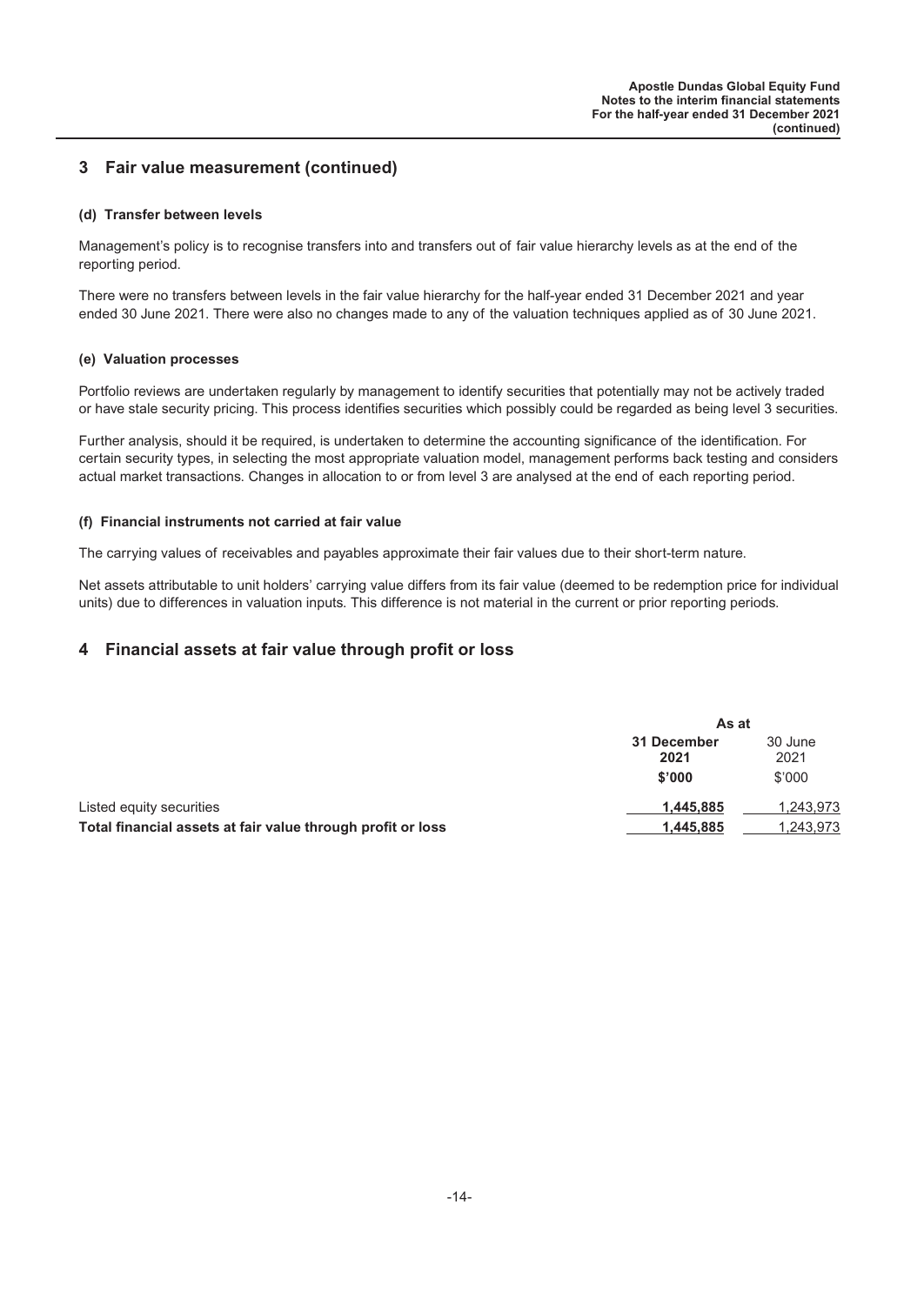## **5 Net assets attributable to unit holders - liability**

Movements in the number of units and net assets attributable to unit holders during the half-year were as follows:

|                                                                                         | <b>Half-year ended</b> |                            |                      |                      |
|-----------------------------------------------------------------------------------------|------------------------|----------------------------|----------------------|----------------------|
|                                                                                         | 31 December<br>2021    | <b>31 December</b><br>2021 | 31 December<br>2020* | 31 December<br>2020* |
|                                                                                         | Units'000              | \$'000                     | Units'000            | \$'000               |
| <b>Class B Units</b>                                                                    |                        |                            |                      |                      |
| Opening balance                                                                         | 367,453                | 1,204,310                  | 363,893              | 951,937              |
| Applications                                                                            | 1,079                  | 3,860                      | 843                  | 2,374                |
| Redemptions                                                                             | (81)                   | (275)                      | (37)                 | (100)                |
| Reinvestment of distributions<br>Increase/(decrease) in net assets attributable to unit | 827                    | 2,710                      | 1,579                | 4,132                |
| holders                                                                                 |                        | 175,719                    |                      | 83,186               |
| <b>Closing balance</b>                                                                  | 369,278                | 1,386,324                  | 366,278              | 1,041,529            |
| <b>Class C Units</b>                                                                    |                        |                            |                      |                      |
| Opening balance                                                                         | 30,129                 | 55,627                     | 15,156               | 22,374               |
| Applications                                                                            | 7,251                  | 14,476                     | 11,374               | 17,436               |
| Redemptions                                                                             | (3,233)                | (6, 478)                   | (1,000)              | (1, 555)             |
| Reinvestment of distributions                                                           | 6                      | 12                         | 11                   | 16                   |
| Increase/(decrease) in net assets attributable to unit<br>holders                       |                        | 8,557                      |                      | 2,698                |
| <b>Closing balance</b>                                                                  | 34,153                 | 72,194                     | 25,541               | 40,969               |
| <b>Class D Units</b>                                                                    |                        |                            |                      |                      |
| Opening balance                                                                         | 1,601                  | 7,230                      |                      |                      |
| Applications                                                                            | 724                    | 3,483                      |                      |                      |
| Redemptions                                                                             | (45)                   | (223)                      |                      |                      |
| Reinvestment of distributions                                                           | 1                      | 3                          |                      |                      |
| Increase/(decrease) in net assets attributable to unit<br>holders                       |                        |                            |                      |                      |
|                                                                                         |                        | 1,300                      |                      |                      |
| <b>Closing balance</b>                                                                  | 2,281                  | 11,793                     |                      |                      |
| <b>Closing balance</b>                                                                  |                        | 1,470,311                  |                      | 1,082,498            |

\* Comparative information is unreviewed.

As stipulated within the Fund's Constitution, each unit represents a right to an individual share in the Fund and does not extend to a right in the underlying assets of the Fund.

There are three separate classes of units as at 31 December 2021 (31 December 2020 - two classes of units). Each unit within the same class has the same voting rights as all other units within that class. Each unit class has a different management fee rate.

Units are redeemed on demand at the unit holders' option. However, holders of these instruments typically retain them for the medium to long term. As such, the amount expected to be settled within twelve months after the end of the reporting period cannot be reliably determined.

On the Statement of interim cash flows, proceeds from applications by unitholders incorporate application funding received from unitholders and also the value of units issued upon reinvestment of distributions, while distribution paid includes the cash distribution portion only.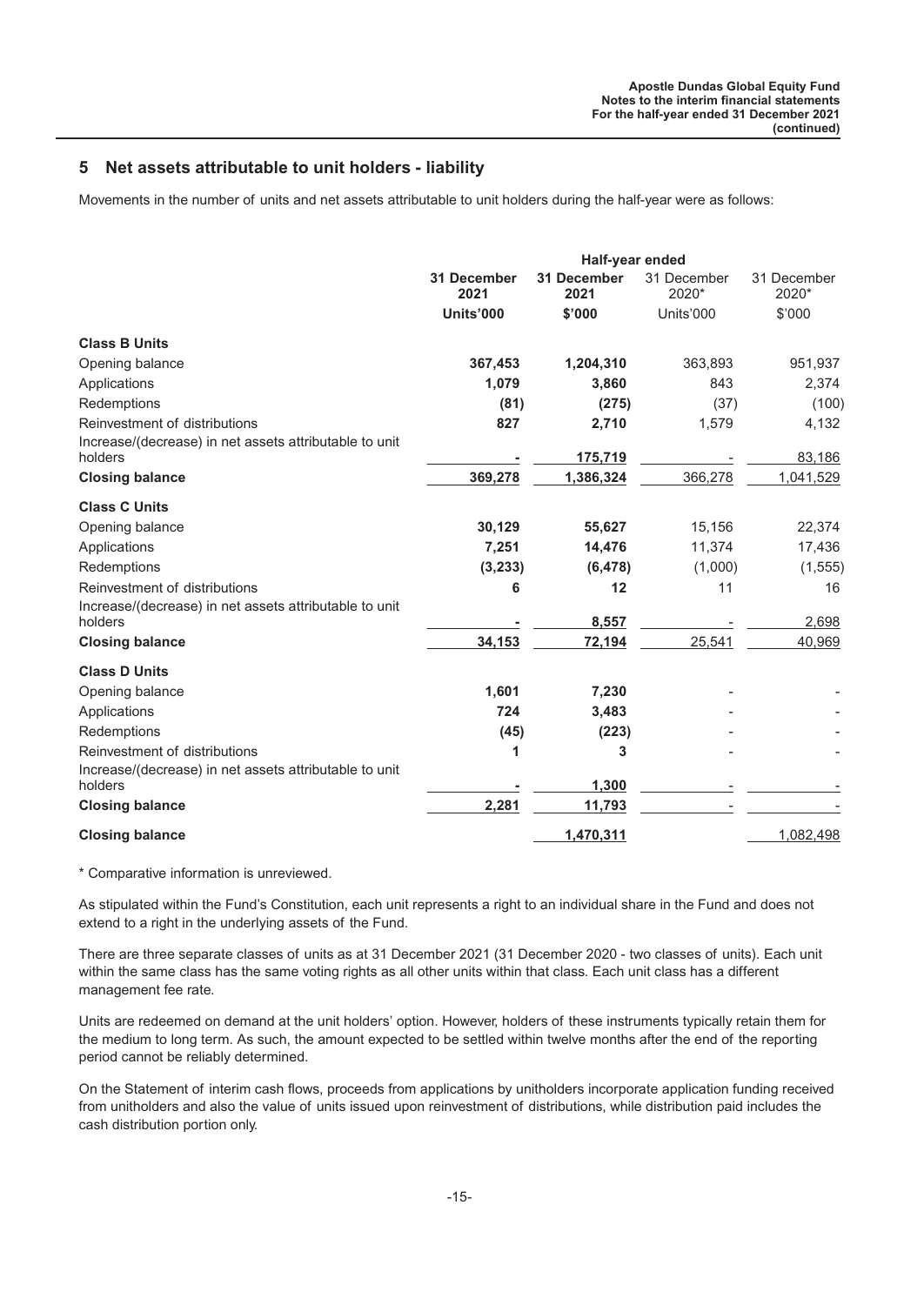## **5 Net assets attributable to unit holders - liability (continued)**

#### **Capital risk management**

The Fund considers its net assets attributable to unit holders as capital, notwithstanding that net assets attributable to unit holders are classified as a liability. The amount of net assets attributable to unit holders can change significantly on a daily basis as the Fund is subject to daily applications and redemptions at the discretion of unit holders.

Daily applications and redemptions are reviewed relative to the liquidity of the Fund's underlying assets on a daily basis by the Responsible Entity. Under the terms of the Fund's Constitution, the Responsible Entity has the discretion to reject an application for units and to defer or adjust redemption of units if the exercise of such discretion is in the best interests of unit holders.

## **6 Cash and cash equivalents**

|                                 |                               | As at                     |  |
|---------------------------------|-------------------------------|---------------------------|--|
|                                 | 31 December<br>2021<br>\$'000 | 30 June<br>2021<br>\$'000 |  |
| Cash at bank                    | 25,451                        | 24,843                    |  |
| Total cash and cash equivalents | 25,451                        | 24,843                    |  |

## **7 Related party transactions**

The Responsible Entity of Apostle Dundas Global Equity Fund is K2 Asset Management Ltd (ABN 95 085 445 094). K2 Asset Management Ltd was appointed as the Responsible Entity on 21 December 2020, replacing Equity Trustees Limited, who acted as Responsible Entity until 20 December 2020. Accordingly, transactions with entities related to K2 Asset Management Ltd and Equity Trustees Limited are disclosed below.

The Responsible Entity has contracted services to Apostle Funds Management Pty Limited to act as Investment Manager for the Fund and State Street Australia Limited to act as Custodian and Administrator for the Fund. The contracts are on normal commercial terms and conditions.

#### **(a) Responsible Entity fees, Investment Manager's fees and other transactions**

Under the terms of the Fund's Constitution and Product Disclosure Statement for the Fund, the Responsible Entity and the Investment Manager are entitled to receive management fees.

The transactions during the half-year and amounts payable as at half-year end between the Fund, the Responsible Entity and the Investment Manager were as follows:

#### **Equity Trustees Limited**

|                                           | Half-year ended     |                      |
|-------------------------------------------|---------------------|----------------------|
|                                           | 31 December<br>2021 | 31 December<br>2020* |
|                                           |                     |                      |
| Management fees for the half-year         | ٠                   | 2,267,096            |
| Responsible Entity fees for the half-year | ۰                   | 221.234              |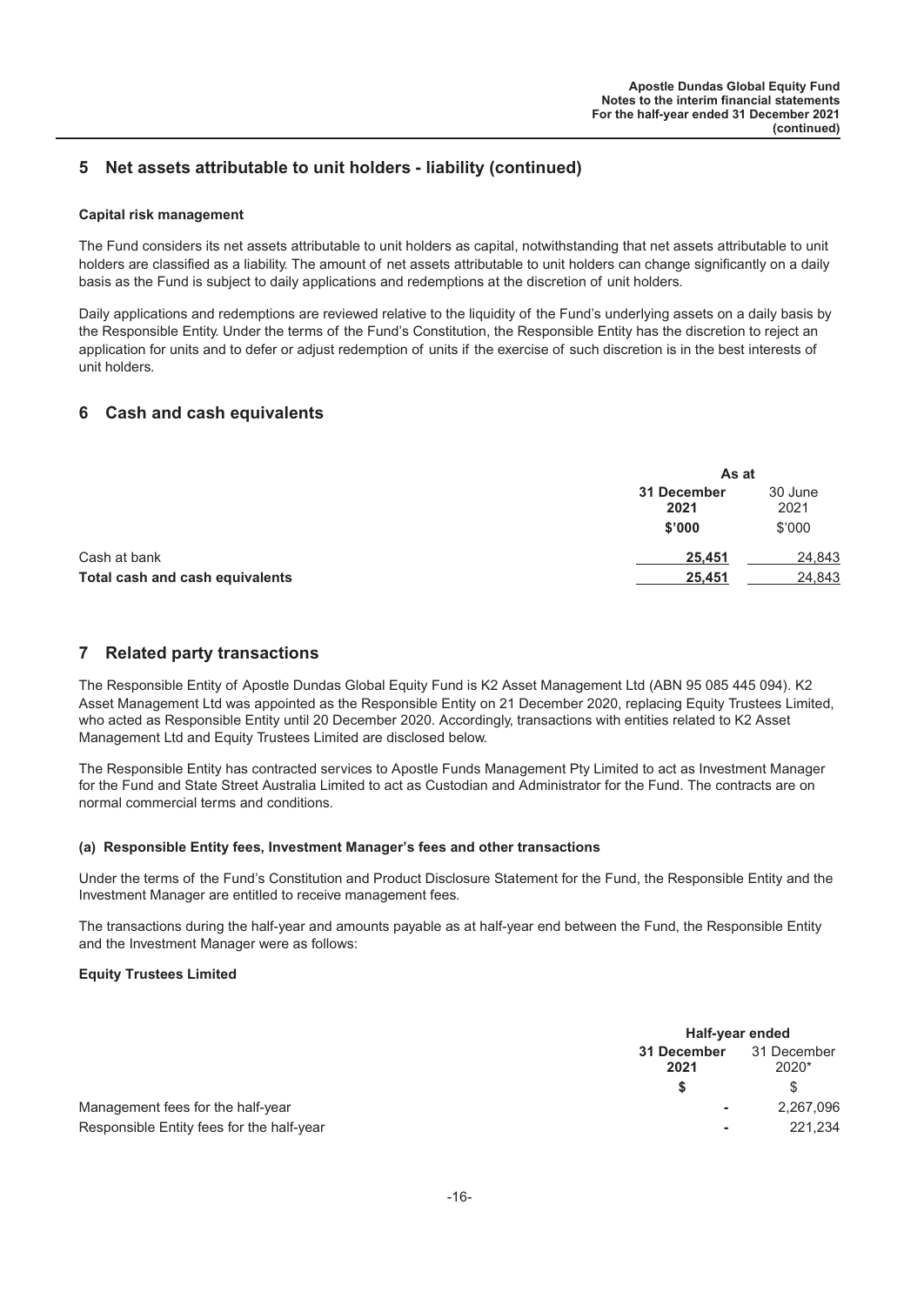## **7 Related party transactions (continued)**

#### **(a) Responsible Entity fees, Investment Manager's fees and other transactions (continued)**

#### **K2 Asset Management Ltd**

|                                           | Half-year ended     |                      |
|-------------------------------------------|---------------------|----------------------|
|                                           | 31 December<br>2021 | 31 December<br>2020* |
|                                           |                     | \$                   |
| Management fees for the half-year         | 3,185,603           |                      |
| Responsible Entity fees for the half-year | 192.916             |                      |

|                                                       | Half-year ended     |                 |
|-------------------------------------------------------|---------------------|-----------------|
|                                                       | 31 December<br>2021 | 30 June<br>2021 |
|                                                       |                     |                 |
| Management fees payable at half-year/year end         | 517.784             | 415.690         |
| Responsible Entity fees payable at half-year/year end | 34,253              | 28.142          |

\*Comparative information is unreviewed.

The management fees borne by the Fund are paid to the Investment Manager, who in turn provides the on-payment of the fees to the respective service providers. Service provider fees include Responsible Entity fees, Custodian and Administrator fees and other expenses.

## **8 Events occurring after the reporting period**

No significant events have occurred since the end of the half-year which would impact on the financial position of the Fund as disclosed in the statement of condensed interim financial position as at 31 December 2021 or on the results and cash flows of the Fund for the half-year ended on that date.

## **9 Contingent assets and liabilities and commitments**

There were no outstanding contingent assets, liabilities or commitments as at 31 December 2021 and 30 June 2021.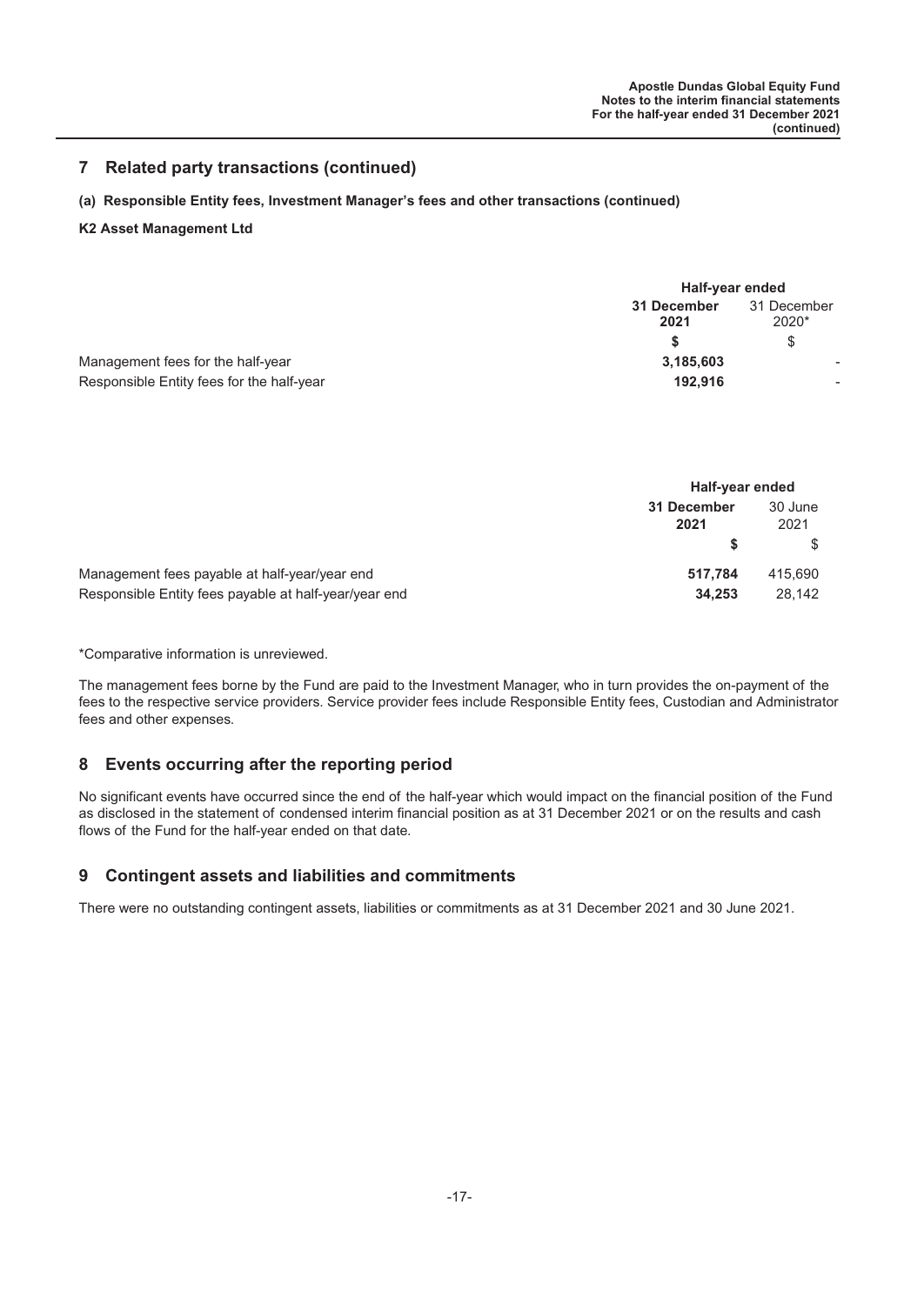## **Directors' declaration**

In the opinion of the directors of the Responsible Entity:

- (a) The condensed interim reports and notes set out on pages 7 to 17 are in accordance with the *Corporations Act 2001*, including:
	- (i) complying with Australian Accounting Standards, the *Corporations Regulations 2001* and other mandatory professional reporting requirements; and
	- (ii) giving a true and fair view of the Fund's financial position as at 31 December 2021 and of its performance for the half-year ended on that date.
- (b) There are reasonable grounds to believe that the Fund will be able to pay its debts as and when they become due and payable; and
- (c) Note 2 confirms that the condensed interim reports also comply with the International Financial Reporting Standards as issued by the International Accounting Standards Board.

This declaration is made in accordance with a resolution of the directors of K2 Asset Management Ltd through a delegated authority given by K2 Asset Management Ltd's Board.

Hollie A Wight Director

Melbourne 25 February 2022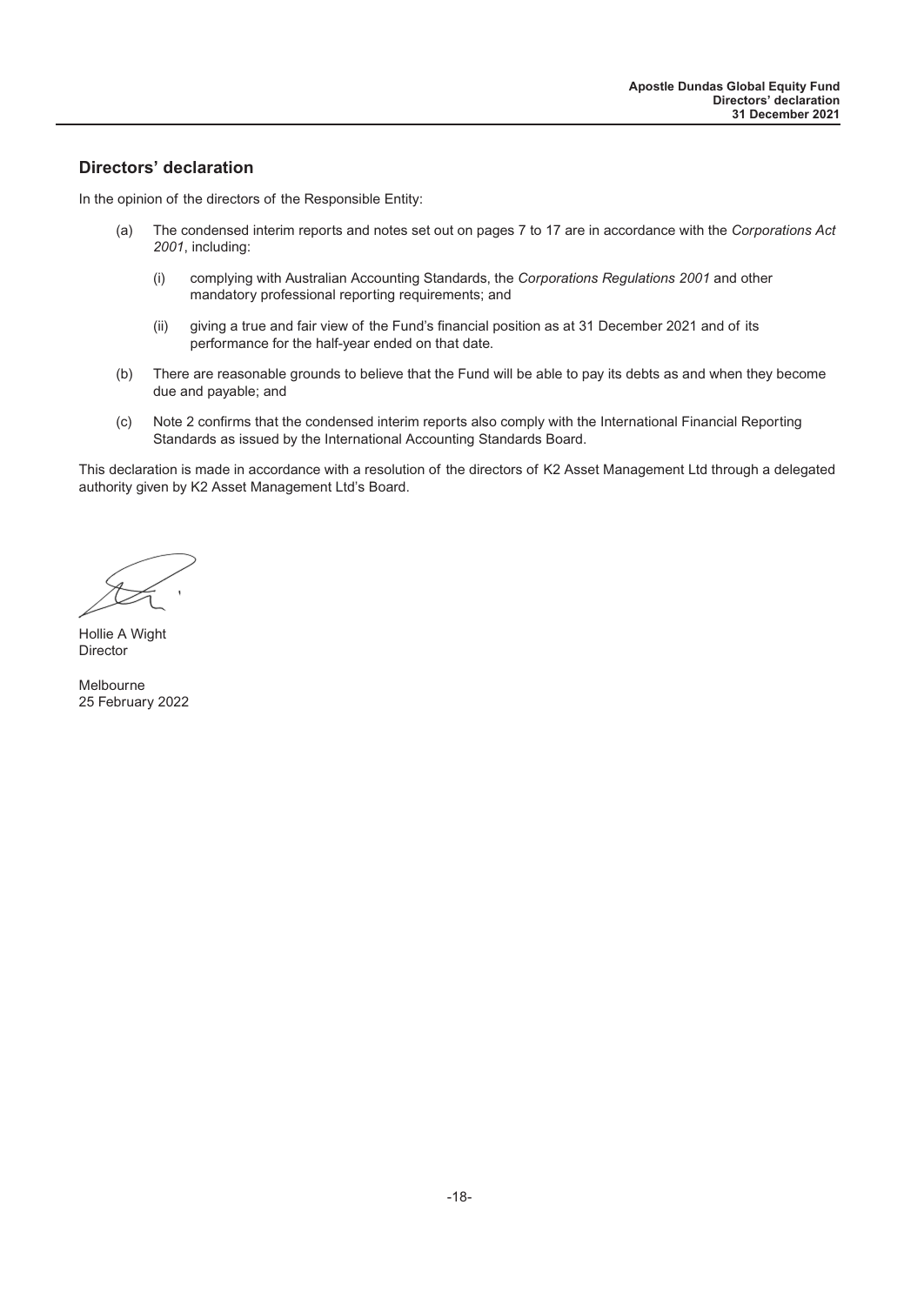

## Independent Auditor's Review Report

## To the unitholders of Apostle Dundas Global Equity Fund

#### **Conclusion**

We have reviewed the accompanying **Interim Financial Report** of Apostle Dundas Global Equity Fund (the Scheme).

Based on our review, which is not an audit, we have not become aware of any matter that makes us believe that the Condensed Interim Financial Report of Apostle Dundas Global Equity Fund does not comply with the Corporations Act 2001, including:

- giving a true and fair view of the Scheme's financial position as at 31 December 2021 and of its performance for the Half-year ended on that date; and
- complying with Australian Accounting Standard AASB 134 Interim Financial Reporting and the Corporations Regulations 2001.

The **Interim Financial Report** comprises:

- Condensed statement of financial position as at 31 December 2021;
- Condensed statement of comprehensive income for the Half-year ended on that date;
- Condensed statement of changes in equity and Statement of cash flows for the Half-year ended on that date;
- Notes 1 to 9 comprising a summary of significant accounting policies and other explanatory information; and
- The Directors' Declaration.

#### **Basis for Conclusion**

We conducted our review in accordance with ASRE 2410 Review of a Financial Report Performed by the Independent Auditor of the Entity. Our responsibilities are further described in the Auditor's Responsibilities for the Review of the Financial Report section of our report.

We are independent of the Scheme in accordance with the auditor independence requirements of the Corporations Act 2001 and the ethical requirements of the Accounting Professional and Ethical Standards Board's APES 110 Code of Ethics for Professional Accountants (including Independence Standards) (the Code) that are relevant to our audit of the annual financial report in Australia. We have also fulfilled our other ethical responsibilities in accordance with the Code.

#### **Other Matter**

We draw attention to the fact that we have not reviewed the accompanying Statement of condensed interim comprehensive income and Statement of interim cash flows for the half-year ended 31 December

KPMG, an Australian partnership and a member firm of the KPMG global organisation of independent member firms affiliated with KPMG International Limited, a private English company limited by guarantee. All rights reserved. The KPMG name and logo are trademarks used under license by the independent member firms of the KPMG global organisation. Liability limited by a scheme approved under Professional Standards Legislation.